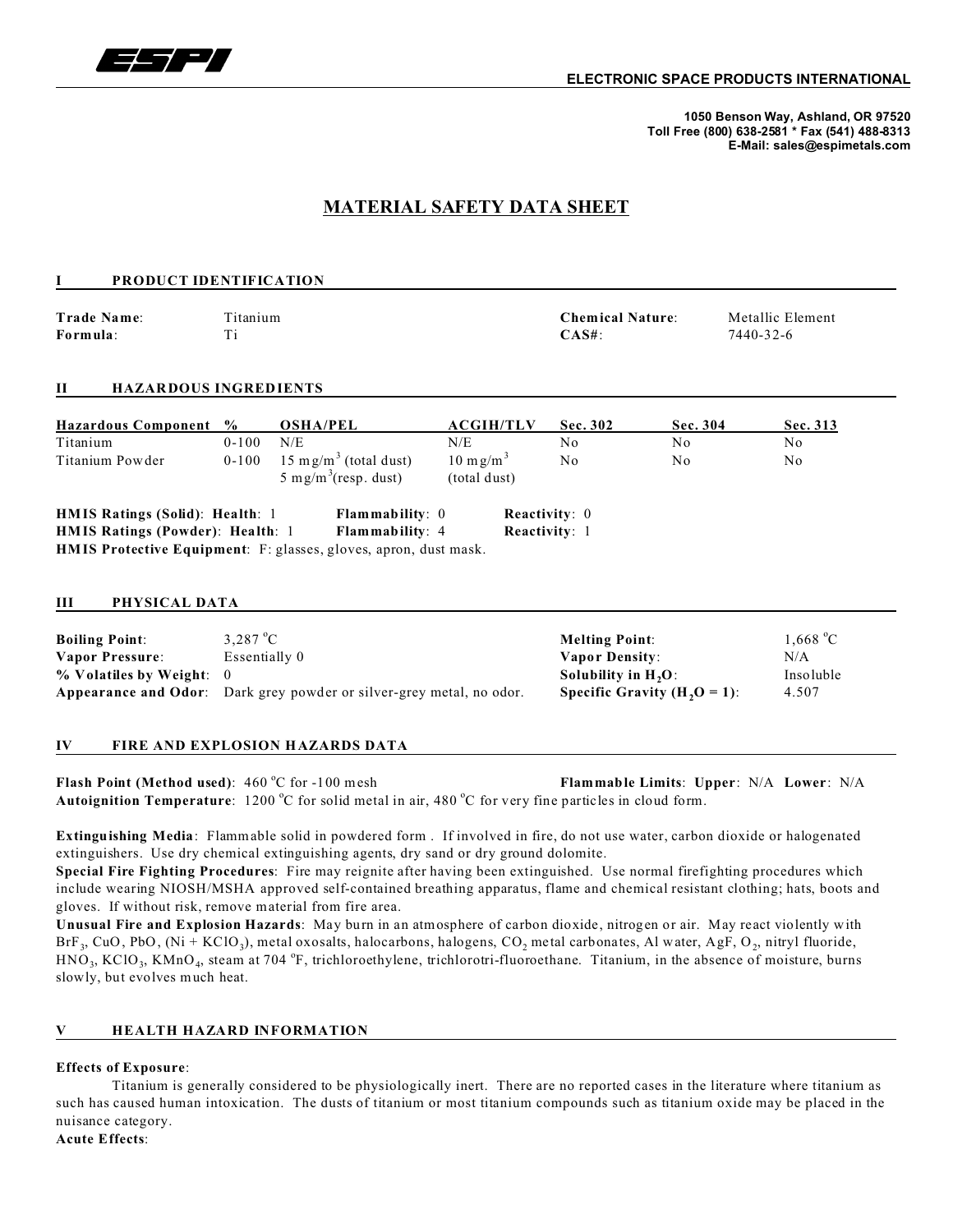**Inhalation**: Prolonged inhalation may cause mild irritation to the lungs and respiratory tract. **Ingestion**: Relatively non-toxic, poorly absorbed from the alimentary tract. **Skin**: May cause abrasive irritation. **Eyes**: Dust or powder may cause irritation.

**Chronic Effects**: None known

**Medical Conditions Generally Aggravated by Exposure**: Any preexisting respiratory problems. **Target Organs**: Mucous membranes **Routes of Entry**: Inhalation, ingestion, skin, eyes. **Carcinogenicity**: **NTP**: No **IARC**: No **OSHA**: No **EPA**: No **Other**: Questionable carcinogen with experimental tumorigenic data. Experimental reproductive effects.

#### **EMERGENCY AND FIRST AID PROCEDURES**:

**INHALATION**: Remove from exposure, restore and/or support breathing as needed. Seek immediate medical attention. **INGESTION**: Call poison control center. Never give anything by mouth to someone who is unconscious or convulsing. A professional decision about whether or not to induce vomiting is required. Seek medical attention. **SKIN**: Wash thoroughly with soap and water. Remove and properly dispose or launder contaminated clothing before wearing it again. Clean material from shoes and equipment. Seek medical attention if symptoms persist. **EYE**: Immediately flush eyes, including under eyelids, with large amounts of water for at least 15 minutes. Call a physician.

#### **VI REACTIVITY DATA**

**Stability**: Stable

**Conditions to Avoid**: Heat, flame, other sources of ignition, moisture. Massive titanium is stable at ordinary temperatures. Titanium is ignitable and may explode if in a finely divided form.

**Incompatibility (Material to Avoid)**: Air, aluminum, bromine trifluoride, carbon black, carbon dioxide, metal carbonates, nitrogen, halocarbons, halogens, metal oxides, metal oxosalts, nitric acid, nitryl fluoride, oxidants, oxygen, silver fluoride, steam, acids.

**Hazardous Decomposition Products**: Titanium oxides. **Hazardous Polymerization**: Will not occur

**Other**: Titanium metal can burn in an atmosphere of carbon dioxide, nitrogen or air. Water applied to hot titanium may evolve hydrogen, causing an explosion.

#### **VII SPILL OR LEAK PROCEDURES**

**Steps to be Taken in Case Material is Released or Spilled**: For powder spills: wearing full protective equipment, remove all sources of ignition. Do not use compressed air to clean spill. Use non-sparking tools to clean up. Do not push powder long distances across the floor. Keep in small piles away from each other. Place collected material into non-sparking or anti-static containers (**the use of plastic bags is not recommended**), due to potential for static electricity buildup inside plastic bags). Label containers with proper identification as 'Flammable Solid'.

**Waste Disposal Method**: In accordance with Local, State and Federal waste disposal regulations.

### **VIII SPECIAL PROTECTION INFORMATION**

**Respiratory Protection**: NIOSH approved dust respirator when exposures are expected to be dusty or exceed the prescribed limits in Sec. II (on page 1). Follow the respirator requirements in 29 CFR 1910.134.

**Ventilation**: Use process enclosures, local exhaust ventilation or other engineering controls to control airborne levels below recommended exposure limits. Handle in a controlled environment. Handle in an inert gas such as argon.

**Protective Gloves**: Rubber gloves